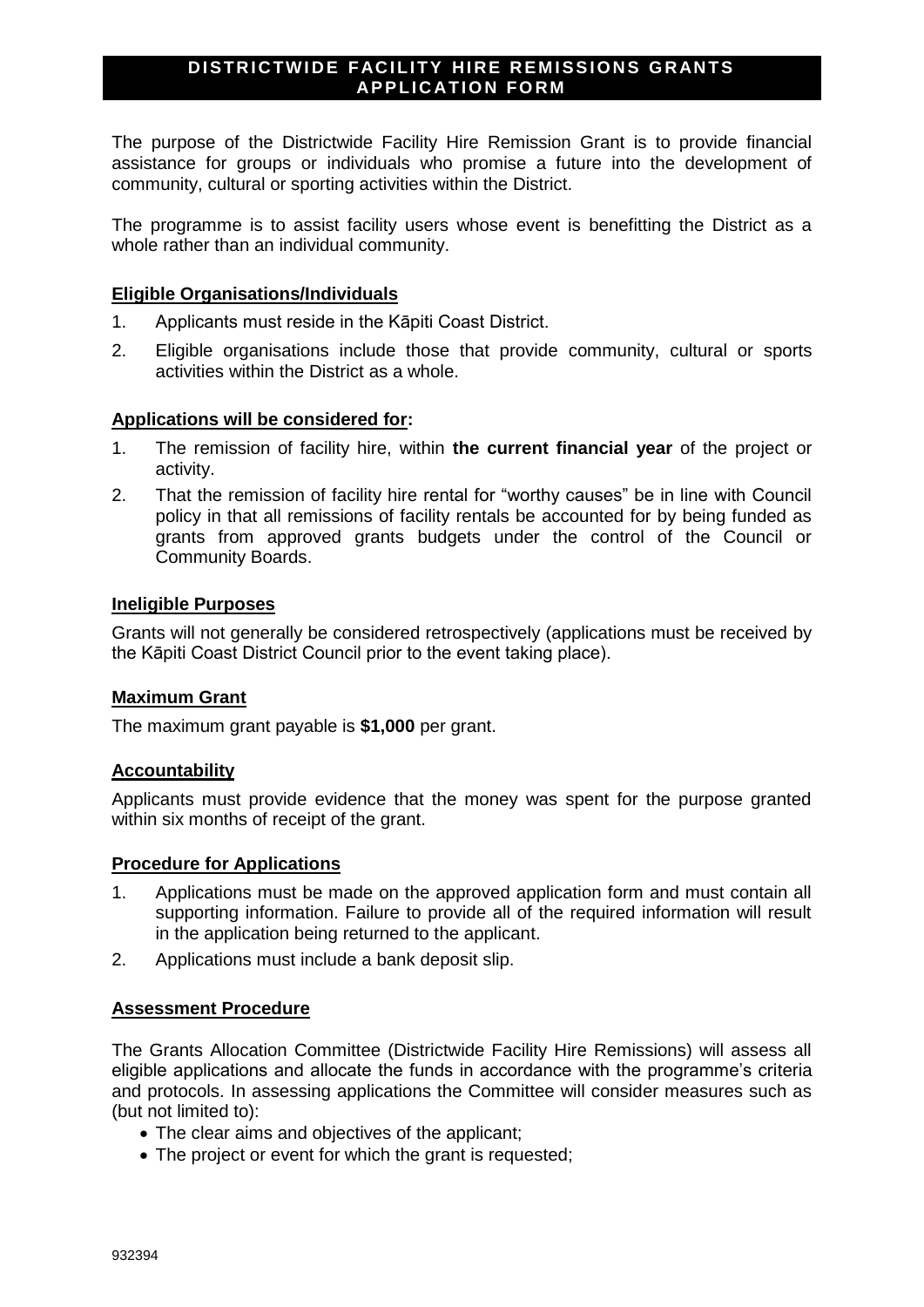## **DISTRICTWIDE FACILITY HIRE REMISSIONS GRANTS APPLICATION FORM**

- Where appropriate, evidence of a sound management structure and good financial management;
- How closely the application fits with the scheme criteria;
- The identification and evaluation of local needs;
- The use of any previous money granted by Council;
- The level of community involvement in the project; and
- The expected outcomes and benefits of the service/project for the Kāpiti Coast District.

### **Applications are to be addressed to:**

Tracey Waye, Executive Secretary Kāpiti Coast District Council Private Bag 60601 Paraparaumu 5254

tracey.waye@kapiticoast.govt.nz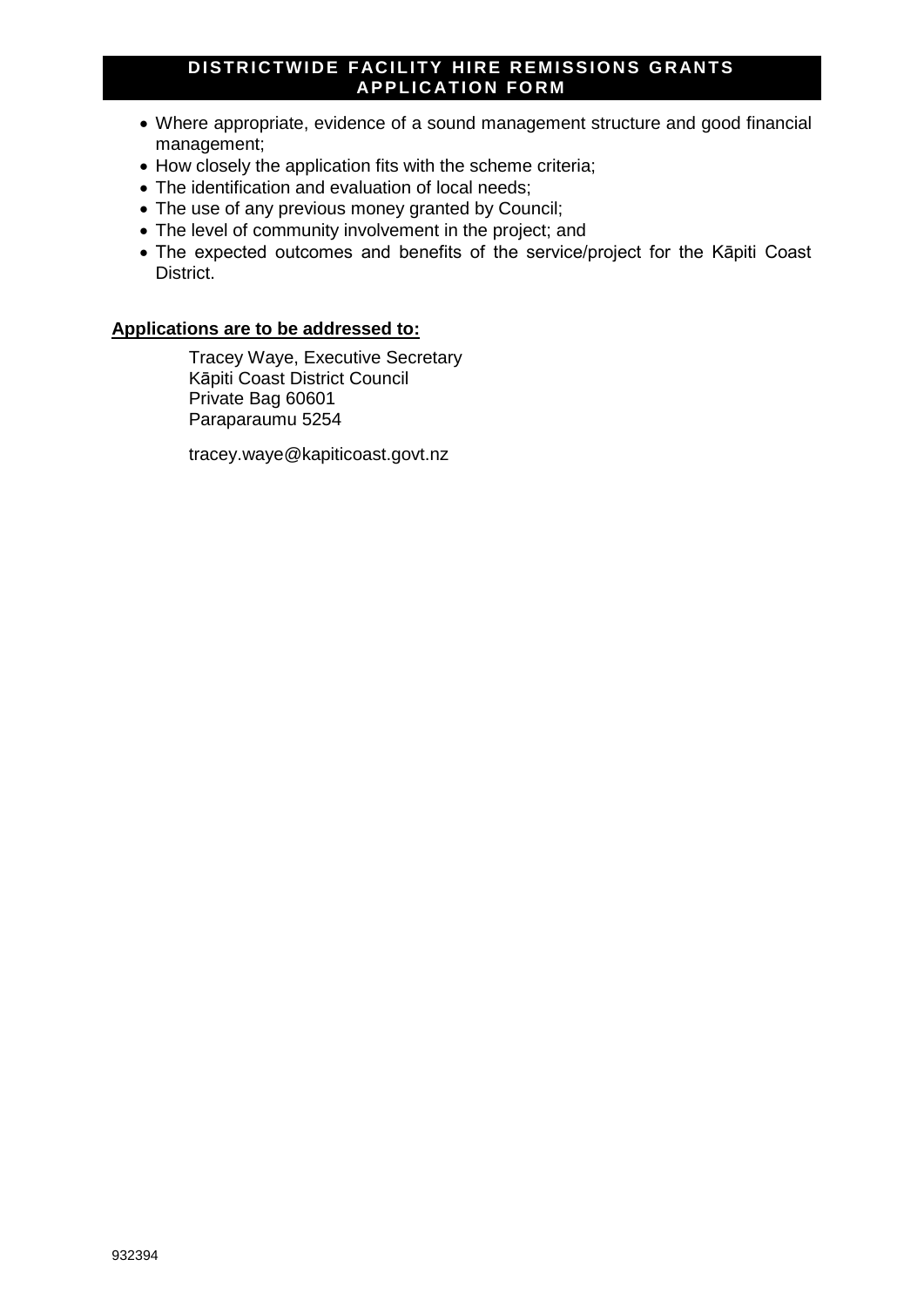# DISTRICTWIDE FACILITY HIRE REMISSIONS GRANTS<br>APPLICATION FORM

## **Applicant details**

| Name:                                                        |                                                                                      |  |  |  |
|--------------------------------------------------------------|--------------------------------------------------------------------------------------|--|--|--|
|                                                              |                                                                                      |  |  |  |
| Address:                                                     |                                                                                      |  |  |  |
|                                                              |                                                                                      |  |  |  |
| application)                                                 | Why do you need this funding? (Please attach further information that will help your |  |  |  |
|                                                              |                                                                                      |  |  |  |
|                                                              |                                                                                      |  |  |  |
|                                                              |                                                                                      |  |  |  |
|                                                              |                                                                                      |  |  |  |
|                                                              |                                                                                      |  |  |  |
|                                                              |                                                                                      |  |  |  |
| What are the expected benefits to the Kāpiti Coast District? |                                                                                      |  |  |  |
|                                                              |                                                                                      |  |  |  |
|                                                              |                                                                                      |  |  |  |
|                                                              |                                                                                      |  |  |  |
|                                                              |                                                                                      |  |  |  |
|                                                              |                                                                                      |  |  |  |
|                                                              |                                                                                      |  |  |  |
|                                                              |                                                                                      |  |  |  |

# Your budget:

| <b>Costs</b> (travel, accommodation etc) |  | Income (fundraising, grants, saving) |  |
|------------------------------------------|--|--------------------------------------|--|
|                                          |  |                                      |  |
|                                          |  |                                      |  |
|                                          |  |                                      |  |
|                                          |  |                                      |  |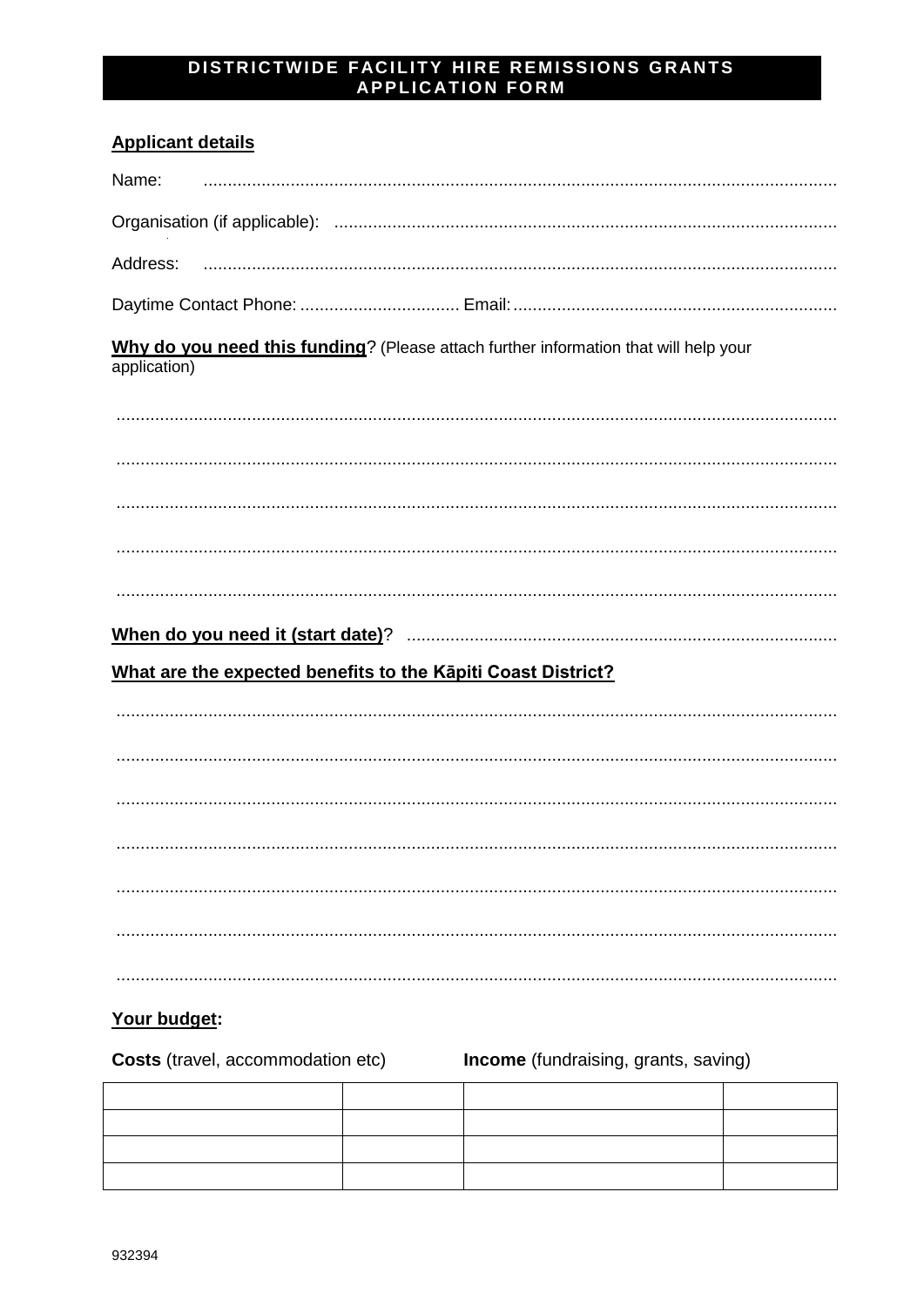## **DI STRI CTW I DE FACI LI TY HI RE REM I SSI O NS G RANTS AP P LI C ATI O N FO RM**

| œ     | vla. |
|-------|------|
| - 13  | мĐ   |
| 1 са. |      |